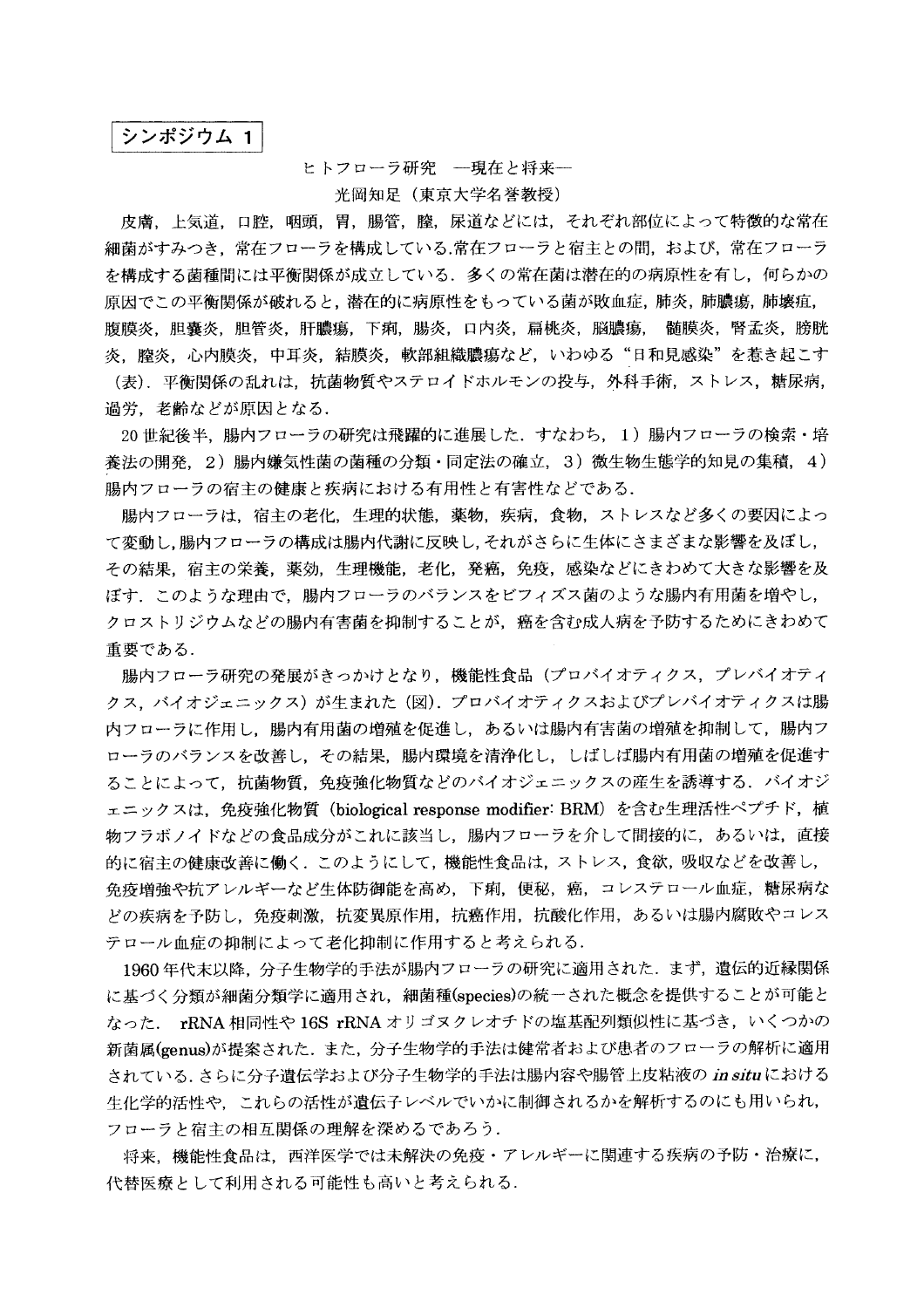|                          | 常在フローラ         |                           |                           |                           |                           |                           |                           | 感<br>染<br>症                                |                           |                           |                           |                           |         |                           |
|--------------------------|----------------|---------------------------|---------------------------|---------------------------|---------------------------|---------------------------|---------------------------|--------------------------------------------|---------------------------|---------------------------|---------------------------|---------------------------|---------|---------------------------|
| 蒥<br>属                   | 口<br>腔         | 下<br>部<br>腸管              | 麿                         | 外<br>部<br>性器              | 尿道                        | 上部<br>気道                  | 皮膚                        | 敗<br>脳<br>腹<br>ш'n<br><b>藤膜</b><br>藤炎<br>症 | 呼<br>吸器                   | 腹腔<br>$\bullet$<br>直腸     | 杘<br>路                    | 婦<br>人科                   | 歯<br>銀炎 | 表在性                       |
| Aerobes                  |                |                           |                           |                           |                           |                           |                           |                                            |                           |                           |                           |                           |         |                           |
| $Staphylo.$ (coag. $-$ ) | O              | O                         | O                         | O                         |                           |                           | O                         | $\boldsymbol{\mathsf{x}}$                  | ×                         | ×                         | ×                         |                           | ×       | ×                         |
| Staphylo. (coag. +)      | $\circ$        | O                         | Δ                         | ×                         | Δ                         |                           | $\circ$                   | O                                          | O                         | O                         | O                         | O                         | O       | O                         |
| Streptococcus            |                |                           | Δ                         | O                         | Δ                         |                           | Δ                         | ×                                          | ×                         | ×                         | ×                         | $\boldsymbol{\mathsf{x}}$ | ×       | $\boldsymbol{\times}$     |
| Diplococcus              | Δ              | ×                         | $\boldsymbol{\mathsf{x}}$ | $\boldsymbol{\mathsf{x}}$ | $\boldsymbol{\mathsf{x}}$ | O                         | $\boldsymbol{\mathsf{x}}$ | ×                                          | ×                         | ×                         | ×                         | ×                         | ×       | $\boldsymbol{\mathsf{x}}$ |
| Neisseria                |                | $\boldsymbol{\mathsf{x}}$ | Ō                         | $\boldsymbol{\mathsf{x}}$ | O                         | O                         | ×                         | $\boldsymbol{\mathsf{x}}$                  | $\boldsymbol{\mathsf{x}}$ | ×                         | $\boldsymbol{\mathsf{x}}$ | ×                         | ×       | $\mathbf x$               |
| Corynebacterium          | О              | O                         | O                         | O                         | $\circ$                   | O                         | $\circ$                   | O                                          | O                         | O                         | o                         | O                         | O       | O                         |
| Mycobacterium            | ×              | O                         | Δ                         | O                         | O                         | ×                         | Δ                         | $\circ$                                    | O                         | O                         | O                         | O                         | $\circ$ | $\circ$                   |
| Coli group               | O              | $\bullet$                 | Δ                         | O                         | O                         | O                         | ×                         | O                                          | Ó                         | O                         | O                         | O                         | O       | Ō                         |
| Klebsiella               | O              | O                         | Δ                         | $\boldsymbol{\mathsf{x}}$ | $\circ$                   | O                         | ×                         | ×                                          | ×                         | ×                         | ×                         | ×                         | ×       | $\boldsymbol{\mathsf{x}}$ |
| Proteus                  | ×              | O                         | O                         | ×                         | O                         | O                         | ×                         | O                                          | O                         | O                         | O                         | O                         | O       | Ō                         |
| Pseudomonas              | ×              | Δ                         | ×                         | ×                         | O                         | Δ                         | ×                         |                                            |                           |                           | ●                         |                           |         |                           |
| Haemophilus              | O              | $\boldsymbol{\mathsf{x}}$ | O                         | ×                         | ×                         | O                         | ×                         | ×                                          | $\mathbf x$               | ×                         | ×                         | ×                         | ×       | ×                         |
| Mycoplasma               | O              | Ō                         | O                         | O                         | Δ                         | O                         | ×                         | $\boldsymbol{\mathsf{x}}$                  | ×                         | $\boldsymbol{\mathsf{x}}$ | ×                         | ×                         | ×       | ×                         |
| Anaerobes                |                |                           |                           |                           |                           |                           |                           |                                            |                           |                           |                           |                           |         |                           |
| <b>Bacteroides</b>       |                |                           | О                         | O                         | O                         | O                         | ×                         |                                            |                           |                           | O                         |                           |         | O                         |
| Fusobacterium            |                | O                         | Δ                         | $\circ$                   | $\overline{O}$            | O                         | $\boldsymbol{\mathsf{x}}$ |                                            |                           | O                         | O                         |                           |         | O                         |
| Leptotrichia             |                | Δ                         | ×                         | Δ                         | ×                         | $\circ$                   | ×                         | ×                                          | ×                         | $\pmb{\times}$            | ×                         | ×                         | ×       | $\circ$                   |
| Vibrio                   | O              | Δ                         | $\circ$                   | ×                         | Δ                         | O                         | ×                         | ×                                          | $\circ$                   | $\boldsymbol{\mathsf{x}}$ | ×                         | ×                         | ×       | ×                         |
| Lactobacillus            | $\circ$        | O                         | $\bullet$                 | $\boldsymbol{\mathsf{x}}$ | Δ                         | ×                         | ×                         | O                                          | O                         | ×                         | ×                         | ×                         | ×       | ×                         |
| Eubacterium              | $\circ$        | $\bullet$                 | ●                         | O                         | $\circ$                   | Δ                         | Δ                         | O                                          |                           | O                         | O                         | O                         | O       | $\circ$                   |
| Propionibacterium        | Δ              | Δ                         | Δ                         |                           | ×                         | Ō                         |                           | $\circ$                                    | O                         | O                         | ×                         | ×                         | ×       | $\circ$                   |
| Bifidobacterium          | O              | $\bullet$                 |                           | ×                         | ×                         | ×                         | $\pmb{\times}$            | ×                                          | O                         | O                         | O                         | ×                         | ×       | ×                         |
| Actinomyces              | $\overline{O}$ | Δ                         | Δ                         | $\boldsymbol{\mathsf{x}}$ | ×                         | O                         | ×                         | ×                                          | $\circ$                   | $\boldsymbol{\mathsf{x}}$ | ×                         | ×                         | O       | $\boldsymbol{\mathsf{x}}$ |
| Clostridium              | Δ              |                           |                           | ×                         | Δ                         | $\boldsymbol{\mathsf{x}}$ | ×                         |                                            | $\circ$                   | O                         | $\circ$                   | O                         | ×       | $\circ$                   |
| Peptococcus              |                |                           |                           | ×                         | Δ                         | О                         | O                         | ×                                          | $\overline{O}$            | O                         | O                         | $\bullet$                 | $\circ$ | $\circ$                   |
| Peptostreptococcus       |                |                           |                           | ۸                         |                           | 0                         | $\boldsymbol{\mathsf{x}}$ |                                            | $\bullet$                 | 0                         | O                         | ●                         | $\circ$ | $\bullet$                 |
| Veillonella              |                | O                         | O                         | ×                         | Δ                         | O                         | ×                         | O                                          | O                         | $\boldsymbol{\mathsf{x}}$ | $\boldsymbol{\mathsf{x}}$ | O                         | $\circ$ | $\circ$                   |
| Spirochaetes             | ×              | Δ                         | Δ                         | O                         | ×                         | O                         | $\boldsymbol{\mathsf{x}}$ | ×                                          | $\Omega$                  | $\mathbf x$               | ×                         | ×                         |         | $\mathbf{x}$              |

表. 常在フローラと感染症から分離される菌属

 $\bullet$ :++; O:+;  $\Delta$ :±; x:-



図 機能性食品とその作用機構